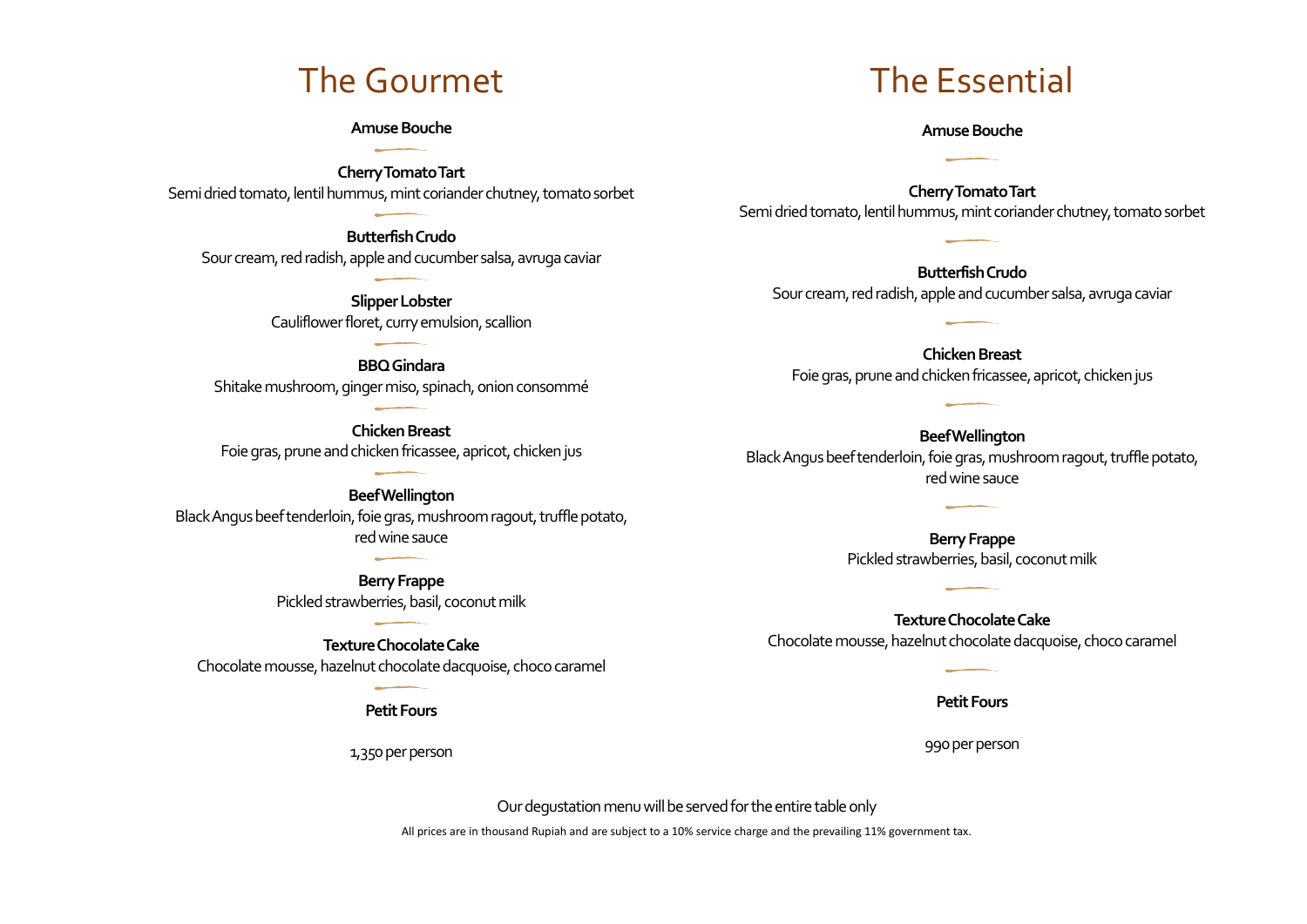

**Iberico Ham "Extra Puro Bellota"** Crystal bread, tomato spread,extra virgin olive oil

490

**Cherry Tomato Tart**

Semi dried tomato, lentil hummus, mint coriander chutney, tomato sorbet 210

**Beetroot Tartare** Beet and chickpeas humus, honey mustard vinaigrette, cress 200

**Butterfish Crudo** Sour cream, red radish, apple and cucumber salsa, avruga caviar 225

> **Slipper Lobster** Cauliflower floret, curry emulsion, scallion 340

**Hokkaido Scallop** Cold almond soup, pickle grape, seaweed and citrus candied 340

Pasta's and Grain

**Pumpkin Tortellini** Pine nut, sage butter, lemon confit, parmesan emulsion 235

**Homemade Tagliatelle** Braised wagyu beef ragout, wild mushroom, parmesan cheese, parsley 360

**Lobster Tagliolini**  Handmade tagliolini, lobster, clams, chili and crustacean sauce 390

**Roasted Tomato Risotto** " Acquerello" rice, burrata, Plaga semi dried tomato, fried herb 245

**Mushroom Risotto** " Acquerello" rice, pork cheek, morel mushroom, vegetables 310

All prices are in thousand Rupiah and are subject to a 10% service charge and the prevailing 11% government tax.